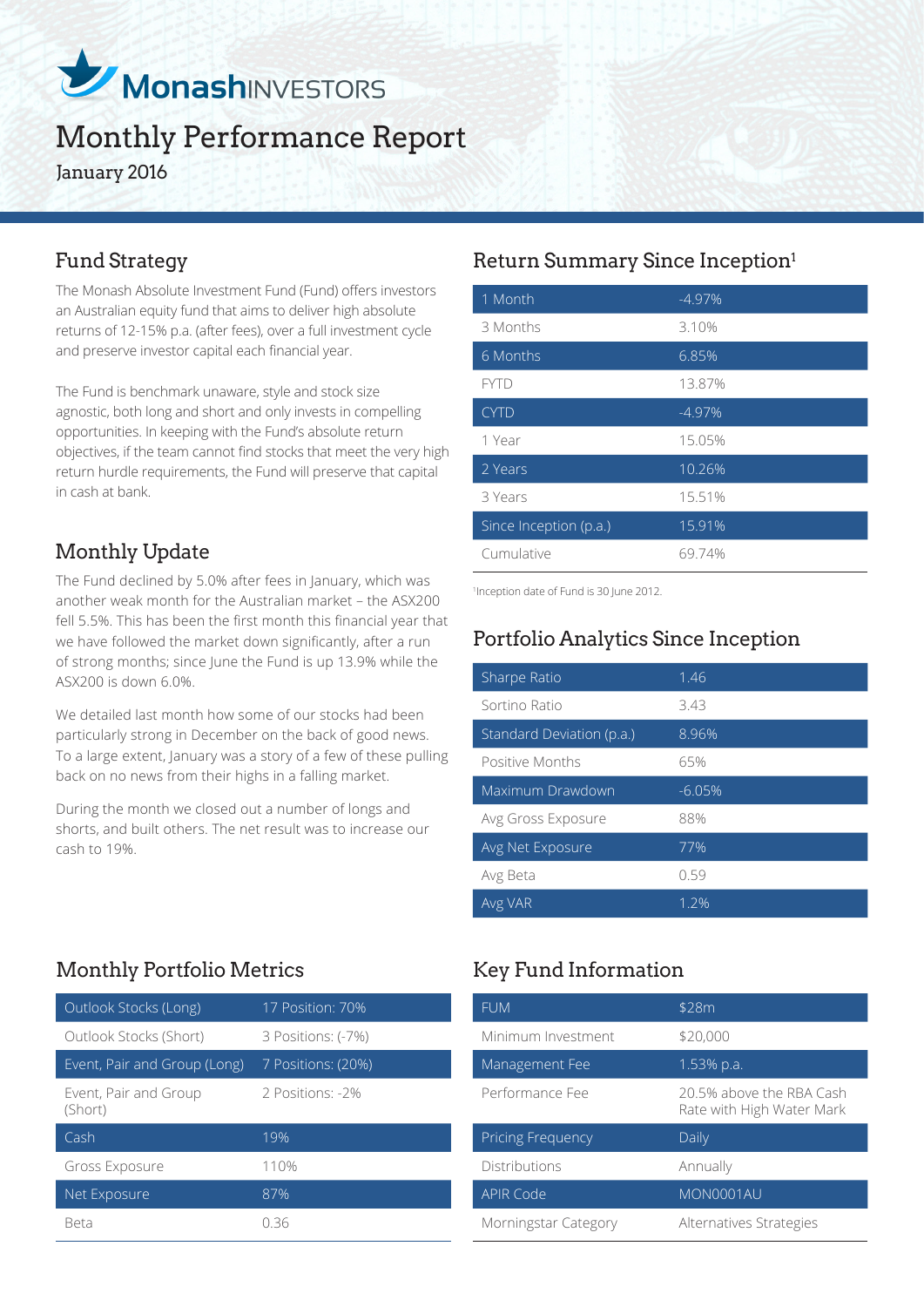

## Monthly Performance Report January 2016

Four of our Outlook stocks cost the performance this month, the rest of the portfolio netted out to have little impact.

**Micro-X** (MX1) fell 15%. Micro-X makes new generation portable X-Ray machines designed to replace the current cumbersome machines used by hospitals. Their distributor is Carestream, the global market leader in this space, who launched the product globally to a strong reception in November. The company also plans to roll out lightweight machines for nonhospital uses (eg ruggedised for military field hospitals) and is in the process of developing a second product for IED detection by the military and police.

We bought Micro-X pre-IPO at the equivalent of 22.2c per share. It IPOed in December at 50c, we increased our holding at that time, and then sold some on market at 60c. It closed 31 December at 58c. However, as planned, it will not start to make significant sales until mid year and with the weak market the shares drifted down to close at 49c in January. We have been buyers again below 50c.

**Netcomm Wireless** (NTC) fell 19%. NTCs share price is being driven largely by the success of its fixed wireless broadband, which is ideal for those rural and outer urban homes where optic fibre is not economic and copper can't do the job – about 10% of homes.

It rose strongly in November on being selected by AT&T in the USA for its rollout and the price settled around \$3 for most of December, closing at \$2.93. We had been sellers above this price. In February however, the stock fell more than the market to \$2.37, on no news.

In Australia, NBN disclosures indicate their rollout is accelerating. Last week in the USA the FCC (Federal Communications Commission) released a broadband progress report on the US.

The FCC report "concludes that broadband is not being deployed to all Americans in a reasonable and timely fashion." In particular 39% of the rural citizens don't have access to broadband; that's 23.4m people out of 60.1m. This compares to only 4% of urbanites. There is a growing focus by regulators and government globally to close this gap.

The FCC defines broadband as 25 Mbps download / 3 Mbps upload. In December 2015, NBN launched its 50/20 Mbps speed tier for fixed wireless. NTC appears to be the only incumbent in this space globally.

**Yowie** (YOW) fell 25%. Yowie sells chocolates that enclose figurines; it is similar to Kinder Surprise which sells 2 billion units per year, but none in the USA.

Stock Focus Cumulative Return Since Inception



## Gross/Net Exposure Since Inception